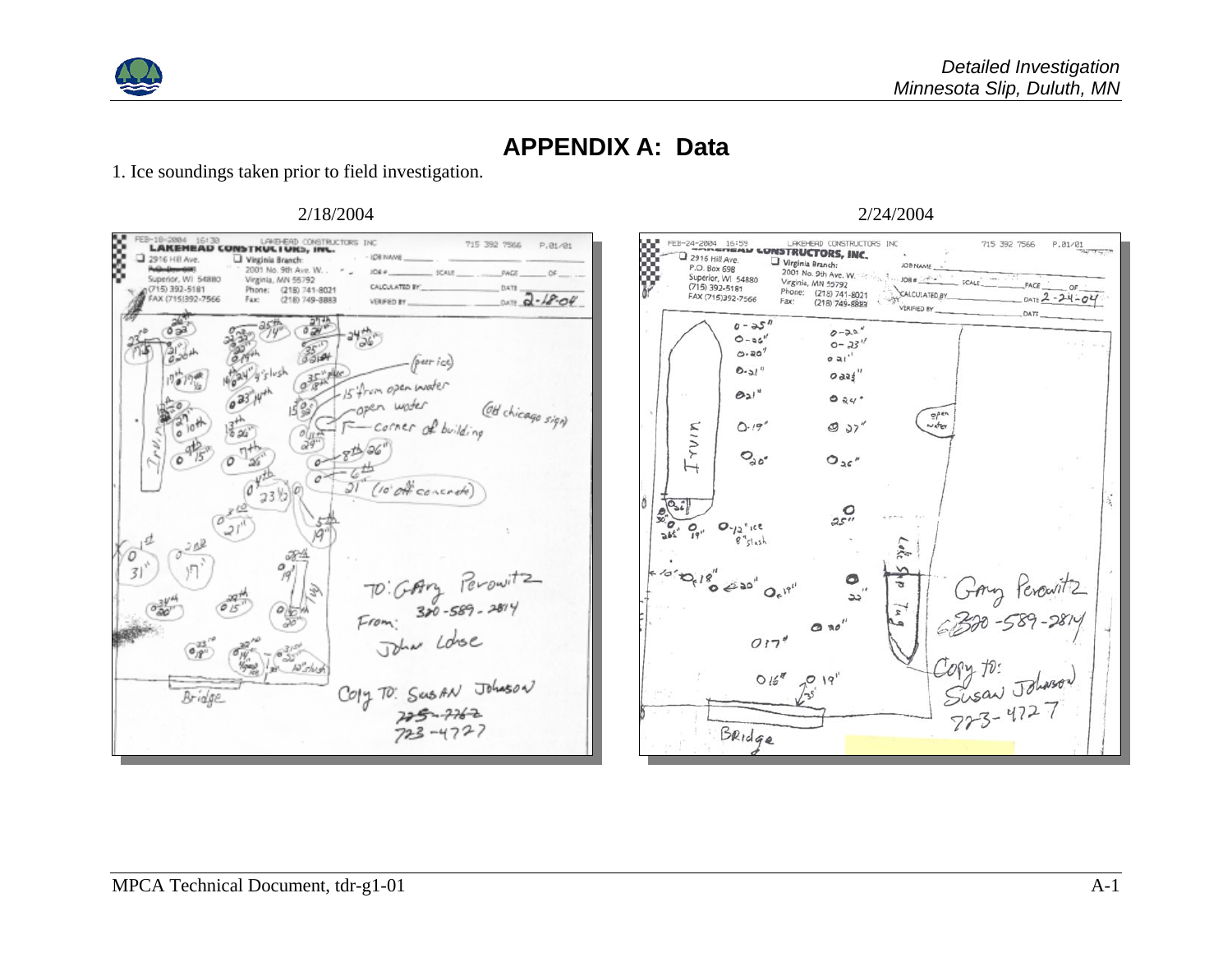

## 2. Ice Thickness & Depth to Sediment

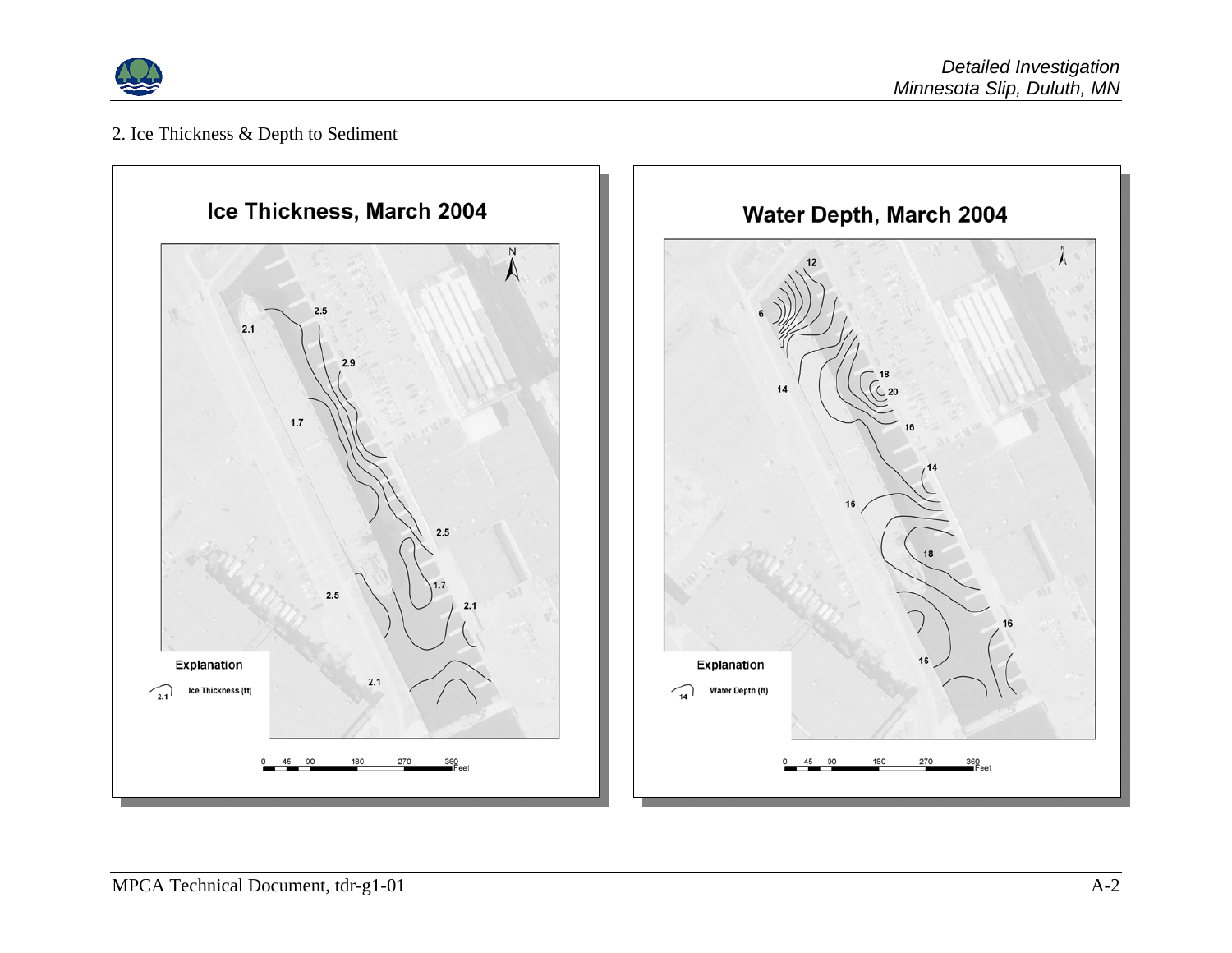

## 3. Various Tables

#### **TABLE A 1:**

**Cartesian Coordinates for LIF Probe Points and Sediment Samples Collected from Minnesota Slip, March 2004. Geopositioning method used to collect coordinates: GPS; Geopositioning Datum, NAD83. Coordinates presented in UTM, Zone 15.** 

| <b>Sample</b><br>ID     | <b>Sampling</b><br><b>Technique</b> | UTM E  | UTM N   |  |
|-------------------------|-------------------------------------|--------|---------|--|
| 1                       | LIF                                 | 568958 | 5181305 |  |
| $\overline{\mathbf{c}}$ | LIF                                 | 568947 | 5181328 |  |
| 3                       | LIF & Sediment                      | 568931 | 5181353 |  |
| 4                       | LIF                                 | 568963 | 5181338 |  |
| 5                       | LIF                                 | 568980 | 5181347 |  |
| 6                       | LIF                                 | 568950 | 5181366 |  |
| 7                       | LIF                                 | 568966 | 5181375 |  |
| 8                       | LIF                                 | 568974 | 5181313 |  |
| 9                       | LIF                                 | 568992 | 5181319 |  |
| 10                      | LIF & Sediment                      | 569004 | 5181291 |  |
| 11                      | LIF                                 | 568986 | 5181285 |  |
| 12                      | LIF                                 | 568971 | 5181278 |  |
| 13                      | LIF                                 | 568939 | 5181396 |  |
| 14                      | LIF & Sediment                      | 568924 | 5181422 |  |
| 15                      | LIF                                 | 568909 | 5181453 |  |
| 16                      | LIF                                 | 568895 | 5181476 |  |
| 17                      | LIF                                 | 568885 | 5181500 |  |
| 18                      | LIF & Sediment                      | 568877 | 5181516 |  |
| 19                      | LIF                                 | 568861 | 5181505 |  |
| 20                      | LIF                                 | 568864 | 5181492 |  |
| 21                      | LIF                                 | 568887 | 5181524 |  |
| 22                      | LIF                                 | 568877 | 5181527 |  |
| 23                      | LIF & Sediment                      | 568899 | 5181511 |  |
| 24                      | LIF                                 | 568914 | 5181483 |  |
| 25                      | LIF                                 | 568935 | 5181426 |  |
| 26                      | LIF                                 | 568953 | 5181400 |  |
| 27                      | LIF & Sediment                      | 568926 | 5181457 |  |
| 28                      | LIF & Sediment                      | 568904 | 5181412 |  |
| 29                      | LIF & Sediment                      | 568874 | 5181466 |  |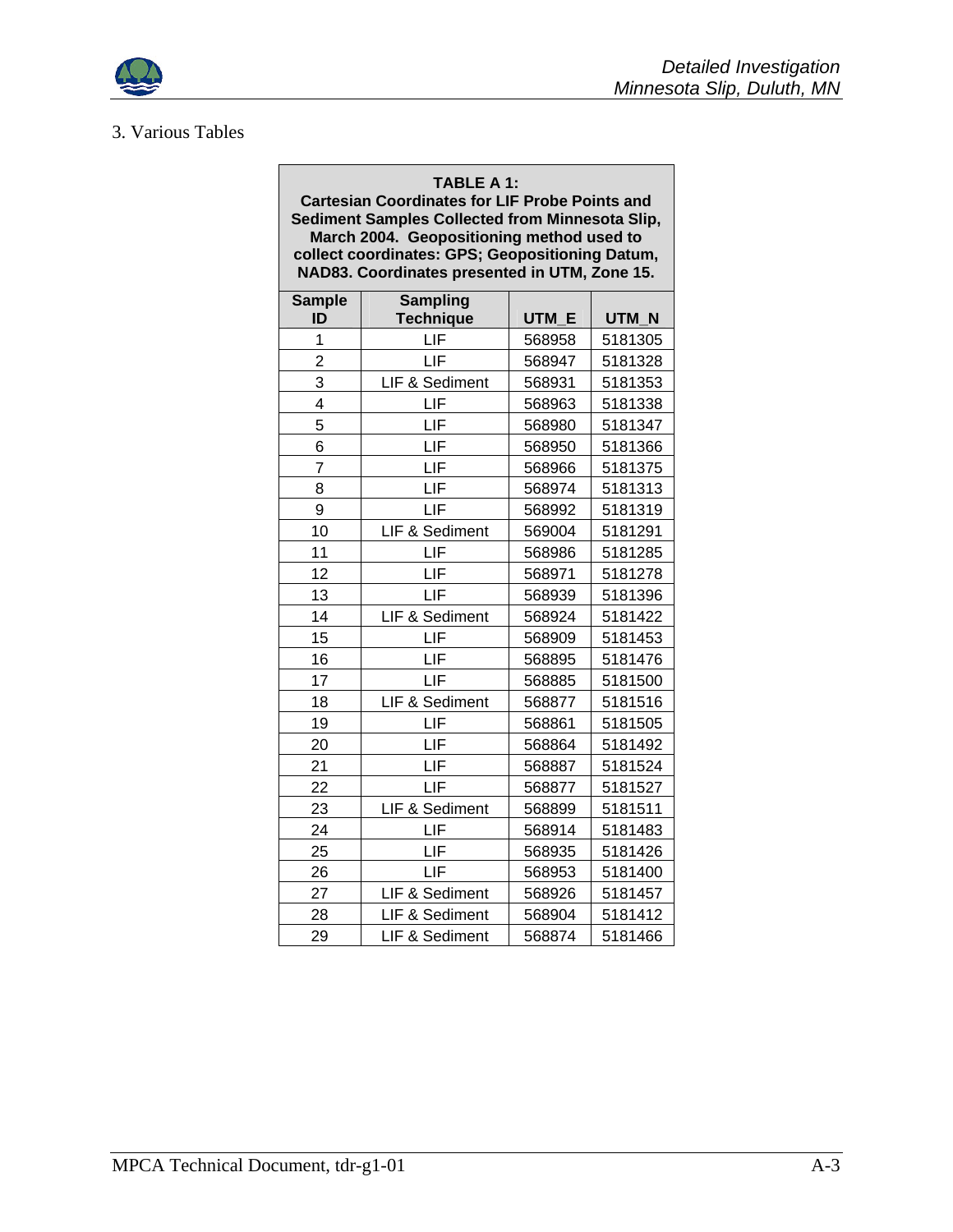

| <b>TABLE A 2: Laboratory Analytical Parameters</b>              |                                   |  |  |  |
|-----------------------------------------------------------------|-----------------------------------|--|--|--|
| <b>Minnesota Slip Analytical Parameters</b><br>March 2004       |                                   |  |  |  |
| <b>Metals</b><br><b>Polycyclic Aromatic Hydrocarbons (PAHs)</b> |                                   |  |  |  |
| Arsenic                                                         | Acenaphthene                      |  |  |  |
| <b>Barium</b>                                                   | Acenaphthylene                    |  |  |  |
| <b>Boron</b>                                                    | Anthracene                        |  |  |  |
| Cadmium                                                         | Benzo (a) anthracene              |  |  |  |
| Chromium<br>Benzo (a) pyrene                                    |                                   |  |  |  |
| Benzo (b) fluoranthene<br>Lead                                  |                                   |  |  |  |
| Mercury                                                         | Benzo (ghi) perylene              |  |  |  |
| Silver                                                          | Benzo (k) fluoranthene            |  |  |  |
| Zinc                                                            | Chrysene                          |  |  |  |
| Selenium                                                        | Dibenzo (a,h) anthracene          |  |  |  |
|                                                                 | 7, 12-Dimethylbenz (a) anthracene |  |  |  |
| <b>Miscellaneous</b>                                            | Fluoranthene                      |  |  |  |
| Polychlorinated biphenyls (PCB)                                 | Fluorene                          |  |  |  |
| Diesel Range Organics (DRO)                                     | Indeno (1,2,3-cd) pyrene          |  |  |  |
| Total Solids (%)<br>2-Methyl-naphthalene                        |                                   |  |  |  |
| Total Organic Carbon (TOC)                                      | Naphthalene                       |  |  |  |
| <b>Moisture Content</b>                                         | Phenanthrene                      |  |  |  |
|                                                                 | Pyrene                            |  |  |  |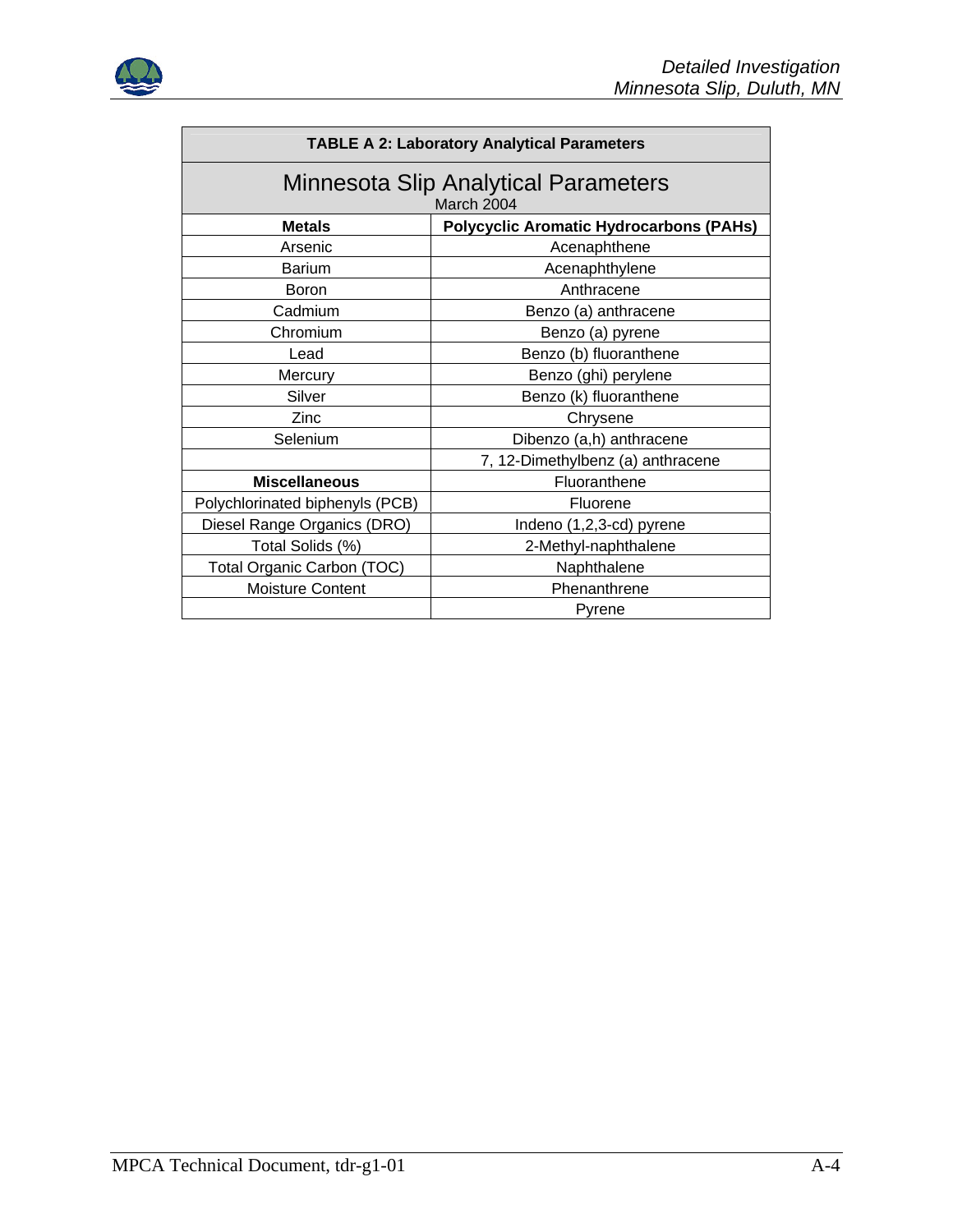

|                                                                                             | <b>TABLE A 3: Metals Concentrations</b> |                     |                         |                        |                       |                  |                   |               |                         |                 |                      |                         |                   |                     |                     |
|---------------------------------------------------------------------------------------------|-----------------------------------------|---------------------|-------------------------|------------------------|-----------------------|------------------|-------------------|---------------|-------------------------|-----------------|----------------------|-------------------------|-------------------|---------------------|---------------------|
| <b>Laboratory Results- Metals</b><br><b>MN Slip- West Central Environmental Consultants</b> |                                         |                     |                         |                        |                       |                  |                   |               |                         |                 |                      |                         |                   |                     |                     |
| Sample<br>Location                                                                          | Sample Name                             | <b>DRO</b><br>(ppm) | <b>Arsenic</b><br>(ppm) | <b>Barium</b><br>(ppm) | <b>Boron</b><br>(ppm) | Cadmium<br>(ppm) | Chromium<br>(ppm) | Lead<br>(ppm) | <b>Mercury</b><br>(ppm) | Silver<br>(ppm) | <b>Zinc</b><br>(ppm) | Total<br>Solids<br>(% ) | Selenium<br>(ppm) | <b>TOC</b><br>(ppm) | <b>PCB</b><br>(ppm) |
|                                                                                             | WC-TH3 (8' heave)                       | $130*$              | $5***$                  | 92                     | < 50                  | $<$ 2            | 22.4              | 459           | 0.6                     | $<$ 4           | 478                  | 43                      | $1.7**$           | 42500               | < 0.04#             |
| 3                                                                                           | WC-TH3 (6-7')                           | $26*$               | $1.2**$                 | 13.1                   | $25$                  | $<$ 2            | 3.6               | 47            | < 0.2                   | $<$ 4           | 73.5                 | 80                      | $< 0.4***$        | $<$ 2000            | < 0.04#             |
|                                                                                             | WC-TH10 (1-3')                          | $11*$               | $1.5***$                | 24.9                   | $50$                  | $<$ 2            | 11.2              | 87.9          | < 0.2                   | $<$ 4           | 83.2                 | 87                      | $< 0.4**$         | 10900               | < 0.04#             |
| 10                                                                                          | WC-TH10 (6-8')                          | $<$ 10              | $0.6**$                 | 6.3                    | 25                    | $<$ 2            | 2.1               | $\langle 7$   | < 0.2                   | $<$ 4           | 7.8                  | 81                      | $< 0.4***$        | $<$ 2000            | < 0.04#             |
|                                                                                             | WC-TH14 (2-4')                          | $57*$               | $1.7***$                | 49.2                   | $25$                  | $<$ 2            | 10.8              | 90.6          | 0.3                     | $<$ 4           | 110                  | 72                      | $< 0.4***$        | 15700               | < 0.04#             |
|                                                                                             | WC-TH14 (6-8')                          | $160*$              | $1***$                  | 10.4                   | $<$ 25                | $<$ 2            | 5                 | 8.2           | <0.2                    | $<$ 4           | 14                   | 70                      | $< 0.5***$        | 3770                | < 0.04#             |
| 14                                                                                          | WC-TH14 (10-12')                        | $<$ 10              | $0.9**$                 | 13.6                   | $25$                  | $<$ 2            | 5.6               | 10.3          | < 0.2                   | $<$ 4           | 17.4                 | 80                      | $< 0.4***$        | 9130                | < 0.04#             |
|                                                                                             | WC-TH18 (0-4')                          | $31*$               | $3.2**$                 | 145                    | < 75                  | 3.6              | 40.8              | 320           | 0.4                     | $<$ 4           | 0.4                  | 56                      | $< 0.4**$         | 16800               | <0.04#              |
| 18                                                                                          | WC-TH18 (4-8')                          | $58*$               | 3.8                     | 150                    | < 50                  | $<$ 2            | 25.2              | 220           | 3.3                     | $<$ 4           | 366                  | 63                      | $0.5\wedge$       | 36400               | < 0.04#             |
| 23                                                                                          | WC-TH23 (4-8')                          | $230*$              | 4.3                     | 162                    | $50$                  | 2.5              | 26.9              | 544           | 1.6                     | $<$ 4           | 559                  | 56                      | $0.4^{\wedge}$    | 49900               | < 0.04#             |
|                                                                                             | WC-TH27 (3-5')                          | $17*$               | 1.5                     | 33.8                   | $50$                  | $<$ 2            | 22                | 67.2          | < 0.2                   | $<$ 4           | 94.7                 | 72                      | < 0.2             | 4960                | <0.04#              |
| 27                                                                                          | WC-TH27 (6-7')                          | $< 10*$             | 0.8                     | 13                     | $25$                  | $<$ 2            | 4.8               | <7            | < 0.2                   | $\leq 4$        | 11.8                 | 67                      | $< 0.2 \wedge$    | 17500               | < 0.04#             |
|                                                                                             | WC-TH28 (5' heave)                      | $210*$              | 1.8                     | 62.1                   | $25$                  | $<$ 2            | 8.8               | 108           | 0.4                     | $<$ 4           | 105                  | 68                      | $0.3\land$        | 40300               | < 0.04#             |
|                                                                                             | WC-TH28 (6-9') !                        | 46*                 |                         | 53.4                   | $25$                  | $<$ 2            | 7.1               | 66.2          | < 0.2                   | $<$ 4           | 76.1                 | 79                      | $< 0.2 \wedge$    | 2860                | < 0.04#             |
| 28                                                                                          | WC-TH49 (6-9') !                        | 48*                 | 1.4                     | 40.8                   | $25$                  | ${<}2$           | 6.14              | 52.5          | 0.2                     | $<$ 4           | 59.3                 | 79                      | $< 0.2 \wedge$    | 4420                | < 0.04#             |
|                                                                                             | WC-TH29 (6-8')                          | $10*$               | 0.7                     | 20                     | $25$                  | $2$              | 4.8               | 22            | < 0.2                   | $<$ 4           | 49.2                 | 77                      | $< 0.2 \wedge$    | $<$ 2000            | < 0.04#             |
|                                                                                             | WC-TH29 (9' heave)                      | $<$ 10              | 0.8                     | 9.5                    | $<$ 25                | $<$ 2            | 3.6               | <7            | < 0.2                   | $<$ 4           | 14                   | 80                      | $< 0.2 \wedge$    | $<$ 2000            | < 0.04#             |
| 29                                                                                          | WC-TH29 (11')                           | $<$ 10              | 0.6                     | 6.69                   | $25$                  | $<$ 2            | 4.5               | $\langle 7$   | < 0.2                   | $<$ 4           | 15.2                 | 79                      | $< 0.2 \wedge$    | $<$ 2000            | < 0.04#             |
| Waste                                                                                       | WC-Comp.Waste                           | < 10                | 1.2 <sup>5</sup>        | 21.7                   | $<$ 15                | 2.5              | 5.3               | 22            | < 0.2                   | < 2.5           | 40.1                 | 76                      | < 0.3             | 3300                | < 0.04#             |
|                                                                                             | Level 1 SQT                             | 150                 | 9.8                     |                        |                       | 0.99             | 43                | 36            | 0.18                    |                 | 120                  |                         |                   |                     | 60                  |
|                                                                                             | Level II SQT                            | 1.200               | 33                      |                        |                       | 5.0              | 110               | 130           | 1.1                     |                 | 460                  |                         |                   |                     | 680                 |

*\* Heavy hydrocarbon compounds detected outside the DRO window* 

*\*\* Matrix spike not within control limits selenium-69%, arsenic-63%* 

*! Duplicate Samples* 

*# PCBs were not detected in any of the samples. The laboratory's reporting limit varied between 0.02 and 0.04 ppm for the various PCBs.* 

*Please refer to the laboratory report for exact reporting limit values.* 

*\$ Arsenic was detected in the method blank at 0.0021 ppm* 

*All analytical results presented as dry weight concentrations*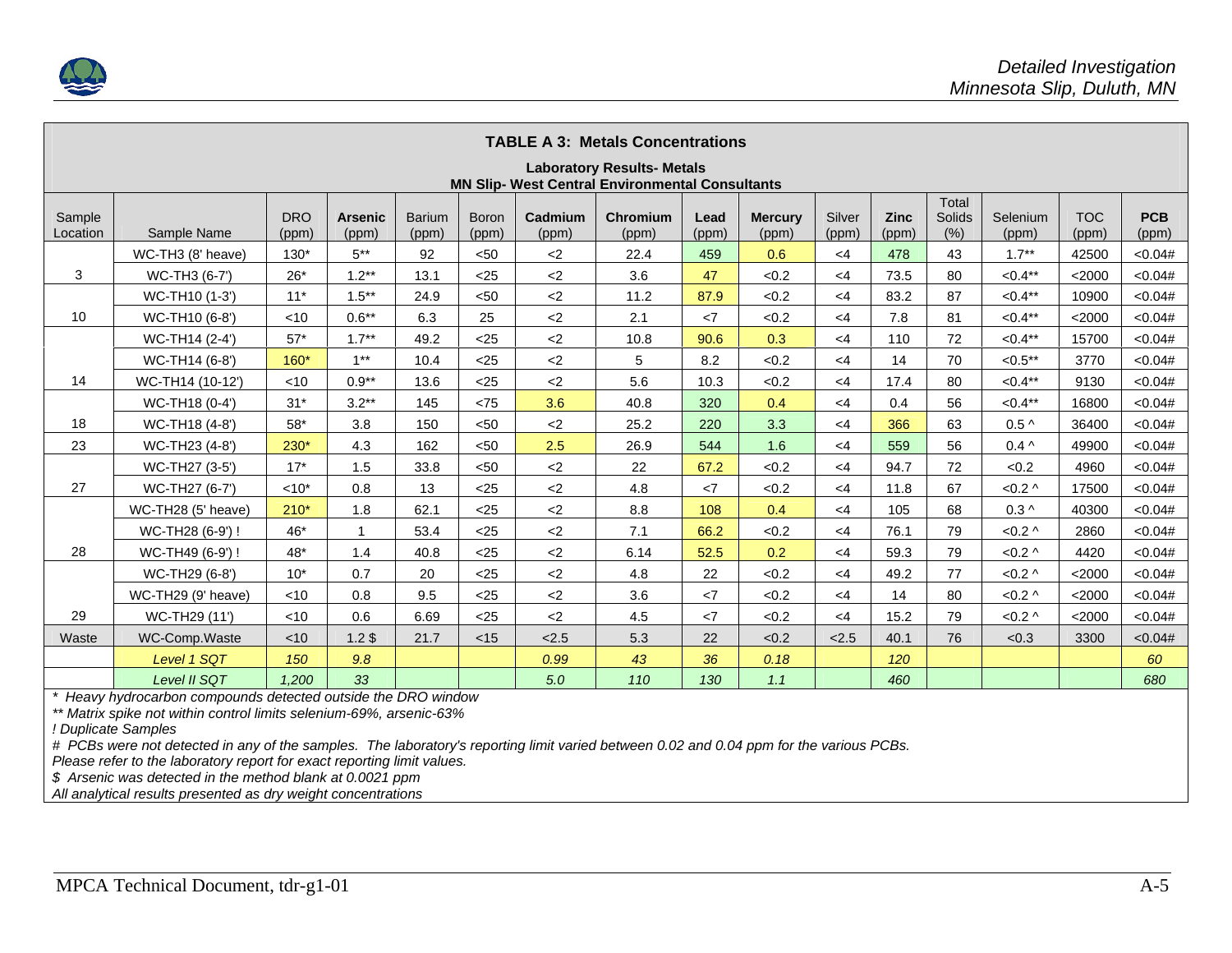

|          |                                                                           |              |         |             |         | <b>TABLE A 4: PAH Concentrations</b> |         |              |          |              |          |             |
|----------|---------------------------------------------------------------------------|--------------|---------|-------------|---------|--------------------------------------|---------|--------------|----------|--------------|----------|-------------|
|          | Laboratory Results- PAH - MN Slip- West Central Environmental Consultants |              |         |             |         |                                      |         |              |          |              |          |             |
|          | All results- ppm                                                          |              |         |             |         |                                      |         |              |          |              |          |             |
|          | Benzo<br>Benzo<br><b>Dibenzo</b>                                          |              |         |             |         |                                      |         |              |          |              |          |             |
| Sample   |                                                                           |              | Acenap  | Acenaph-    | Anthra  | Benzo (a)                            | (a)     | Benzo (b)    | (ghi)    | Benzo (k)    |          | (a,h)       |
| Location | Sample                                                                    | <b>Total</b> | h-thene | thylene     | -cene   | anthracene                           | pyrene  | fluoranthene | perylene | fluoranthene | Chrysene | anthracene  |
| 3        | WC-TH3 (8' heave)                                                         | 21.38        | 0.548   | < 0.034     | 0.888   | 1.583                                | 1.330   | 1.302        | 0.556    | 1.155        | 1.736    | 0.127       |
|          | WC-TH3 (6-7')                                                             | 4.86         | 0.140   | < 0.034     | 0.193   | 0.318                                | 0.267   | 0.195        | 0.159    | 0.198        | 0.360    | <0.09       |
| 10       | WC-TH10 (1-3')                                                            | 19.27        | 0.264   | < 0.034     | 0.797   | 1.704                                | 1.366   | 1.462        | 0.476    | 1.500        | 1.697    | 0.123       |
|          | WC-TH10 (6-8')                                                            | 0.00         | < 0.036 | < 0.034     | < 0.032 | < 0.031                              | < 0.038 | < 0.035      | < 0.03   | < 0.031      | < 0.034  | <0.09       |
| 14       | WC-TH14 (2-4')                                                            | 269.95       | 8.961   | $< 0.034$ * | 13.19   | 19.09                                | 14.12   | 11.17        | 7.154    | 11.64        | 19.49    | 1.867       |
|          | WC-TH14 (6-8')                                                            | 67.63        | 2.398   | 0.051       | 3.064   | 4.748                                | 3.847   | 3.635        | 1.588    | 2.232        | 4.872    | 0.435       |
|          | WC-TH14 (10-12')                                                          | 0.61         | < 0.036 | < 0.034     | <0.032  | 0.056                                | 0.050   | 0.036        | < 0.09   | 0.046        | 0.060    | <0.09       |
| 18       | WC-TH18 (0-4')                                                            | 14.44        | 0.251   | < 0.034     | 0.560   | 1.087                                | 0.900   | 1.049        | 0.491    | 0.825        | 1.243    | 0.147       |
|          | WC-TH18 (4-8')                                                            | 19.98        | 0.333   | < 0.034     | 0.678   | 1.622                                | 1.350   | 1.199        | 0.644    | 1.175        | 1.815    | 0.158       |
| 23       | WC-TH23 (4-8')                                                            | 45.17        | 1.151   | < 0.17#     | 1.901   | 3.272                                | 2.302   | 1.755        | 1.281    | 2.228        | 3.526    | $< 0.45 \#$ |
| 27       | WC-TH27 (3-5')                                                            | 8.78         | 0.181   | < 0.034     | 0.347   | 0.676                                | 0.552   | 0.479        | 0.245    | 0.541        | 0.736    | <0.09       |
|          | WC-TH27 (6-7')                                                            | 0.00         | < 0.036 | < 0.034     | <0.032  | < 0.031                              | < 0.038 | < 0.035      | < 0.09   | < 0.031      | < 0.034  | <0.09       |
| 28       | WC-TH28 (5' heave)                                                        | 56.36        | 1.404   | 0.106       | 1.895   | 4.169                                | 3.497   | 3.456        | 1.564    | 3.165        | 4.554    | 0.380       |
|          | WC-TH28 (6-9') !                                                          | 32.00        | 0.699   | < 0.034     | 1.123   | 2.383                                | 2.030   | 2.085        | 0.924    | 1.920        | 2.726    | 0.247       |
|          | WC-TH49 (6-9') !                                                          | 14.50        | 0.273   | < 0.034     | 0.445   | 1.102                                | 0.912   | 0.878        | 0.508    | 1.033        | 1.249    | <0.09       |
| 29       | WC-TH29 (6-8')                                                            | 1.25         | < 0.036 | < 0.034     | 0.071   | 0.100                                | 0.081   | 0.058        | < 0.09   | 0.062        | 0.105    | <0.09       |
|          | WC-TH29 (9' heave)                                                        | 1.25         | < 0.036 | < 0.034     | 0.044   | 0.101                                | 0.077   | 0.061        | < 0.09   | 0.103        | 0.121    | <0.09       |
|          | WC-TH29 (11')                                                             | 0.00         | < 0.036 | < 0.034     | < 0.032 | < 0.031                              | < 0.038 | < 0.035      | < 0.09   | < 0.031      | < 0.034  | < 0.09      |
| Waste    | WC-Comp.Waste                                                             | 5.82         | 0.144   | < 0.034     | 0.184   | 0.405                                | 0.331   | 0.296        | 0.182    | 0.321        | 0.475    | <0.09       |
|          | Level 1 SQT                                                               | 1.6          | 0.0067  | 0.0059      | 0.057   | 0.110                                | 0.150   |              |          |              | 0.170    | 0.033       |
|          | Level II SQT                                                              | 23           | 0.089   | 0.130       | 0.850   | 1.100                                | 1.500   |              |          |              | 1.300    | 0.140       |

*! Duplicate sample* 

*# Elevated "less than result" due to sample matrix* 

*\* Elevated "less than result" due to sample concentration*

**Bolded values are individual PAH compounds above the reporting limit** 

*All analytical results presented as dry weight concentrations*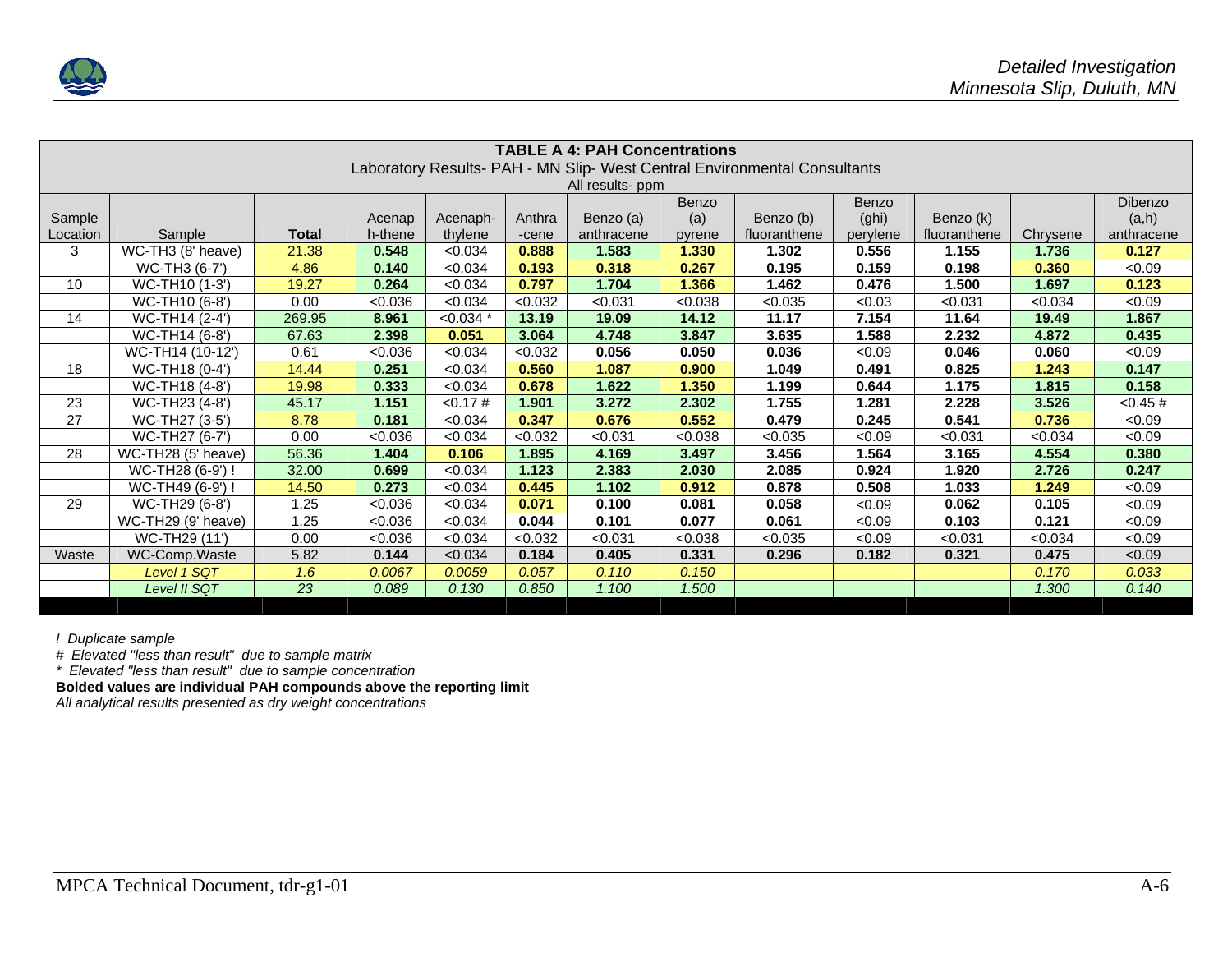

|                 | <b>TABLE A 4: PAH Concentrations (Continued)</b>                          |                |          |          |              |             |         |         |        |  |  |
|-----------------|---------------------------------------------------------------------------|----------------|----------|----------|--------------|-------------|---------|---------|--------|--|--|
|                 | Laboratory Results- PAH - MN Slip- West Central Environmental Consultants |                |          |          |              |             |         |         |        |  |  |
|                 | All results- ppm                                                          |                |          |          |              |             |         |         |        |  |  |
|                 |                                                                           |                |          |          | Indeno       |             |         |         |        |  |  |
|                 |                                                                           | $7, 12-$       |          |          | $(1, 2, 3 -$ |             |         |         |        |  |  |
| Sample          |                                                                           | Dimethylbenz   | Fluoran- |          | cd)          | 2-Methyl-   | Naph-   | Phenan- |        |  |  |
| Location        | Sample                                                                    | (a) anthracene | thene    | Fluorene | pyrene       | naphthalene | thalene | threne  | Pyrene |  |  |
| 3               | WC-TH3 (8' heave)                                                         | < 0.045        | 2.78     | 0.673    | 0.510        | 0.217       | 0.291   | 3.596   | 4.090  |  |  |
|                 | WC-TH3 (6-7')                                                             | < 0.045        | 0.694    | 0.154    | 0.144        | 0.088       | 0.078   | 0.890   | 0.981  |  |  |
| 10              | WC-TH10 (1-3')                                                            | < 0.045        | 2.912    | 0.330    | 0.504        | 0.250       | 0.260   | 2.132   | 3.489  |  |  |
|                 | WC-TH10 (6-8')                                                            | < 0.045        | < 0.04   | < 0.036  | <0.08        | < 0.04      | < 0.033 | < 0.035 | < 0.03 |  |  |
| 14              | $\overline{WC\text{-}TH14}$ (2-4')                                        | $< 0.45$ *     | 36.43    | 10.52    | 7.861        | 4.727       | 10.64   | 47.92   | 45.17  |  |  |
|                 | WC-TH14 (6-8')                                                            | < 0.045        | 7.108    | 2.782    | 1.581        | 0.867       | 1.264   | 14.81   | 12.35  |  |  |
|                 | WC-TH14 (10-12')                                                          | < 0.045        | 0.094    | < 0.036  | 0.08         | < 0.04      | < 0.033 | 0.116   | 0.153  |  |  |
| 18              | WC-TH18 (0-4')                                                            | < 0.045        | 1.798    | 0.383    | 0.453        | 0.117       | 0.128   | 2.007   | 3.003  |  |  |
|                 | WC-TH18 (4-8')                                                            | < 0.045        | 3.000    | 0.436    | 0.679        | 0.150       | 0.245   | 2.562   | 3.931  |  |  |
| 23              | $\overline{\text{WC-TH23}}$ (4-8')                                        | < 0.225 #      | 6.525    | 1.438    | 1.301        | 0.490       | 1.021   | 8.510   | 8.473  |  |  |
| $\overline{27}$ | WC-TH27 (3-5')                                                            | < 0.045        | 1.176    | 0.250    | 0.274        | 0.071       | 0.122   | 1.386   | 1.748  |  |  |
|                 | WC-TH27 (6-7')                                                            | < 0.045        | <0.04    | < 0.036  | <0.08        | <0.04       | < 0.033 | < 0.035 | < 0.03 |  |  |
| 28              | WC-TH28 (5' heave)                                                        | < 0.045        | 7.347    | 1.504    | 1.607        | 0.568       | 0.892   | 9.067   | 11.18  |  |  |
|                 | WC-TH28 (6-9') !                                                          | < 0.045        | 4.471    | 0.821    | 0.945        | 0.237       | 0.309   | 4.794   | 6.289  |  |  |
|                 | WC-TH49 (6-9') !                                                          | < 0.045        | 1.856    | 0.315    | 0.461        | 0.152       | 0.189   | 2.037   | 3.089  |  |  |
| 29              | $\overline{\text{WC-TH29}}$ (6-8')                                        | < 0.045        | 0.200    | 0.039    | 0.08         | <0.04       | < 0.033 | 0.262   | 0.270  |  |  |
|                 | WC-TH29 (9' heave)                                                        | < 0.045        | 0.257    | < 0.036  | 0.08         | <0.04       | < 0.033 | 0.216   | 0.274  |  |  |
|                 | WC-TH29 (11')                                                             | < 0.045        | <0.04    | < 0.036  | 0.08         | < 0.04      | < 0.033 | < 0.035 | <0.03  |  |  |
| Waste           | WC-Comp.Waste                                                             | < 0.045        | 0.839    | 0.145    | 0.167        | 0.086       | 0.094   | 0.963   | 1.184  |  |  |
|                 | Level 1 SQT                                                               |                | 0.420    | 0.077    |              | 0.020       | 0.180   | 0.200   | 0.200  |  |  |
|                 | Level II SQT                                                              |                | 2.200    | 0.540    |              | 0.200       | 0.560   | 1.200   | 1.500  |  |  |

*! Duplicate sample* 

*# Elevated "less than result" due to sample matrix* 

*\* Elevated "less than result" due to sample concentration*

**Bolded values are individual PAH compounds above the reporting limit** 

*All analytical results presented as dry weight concentrations*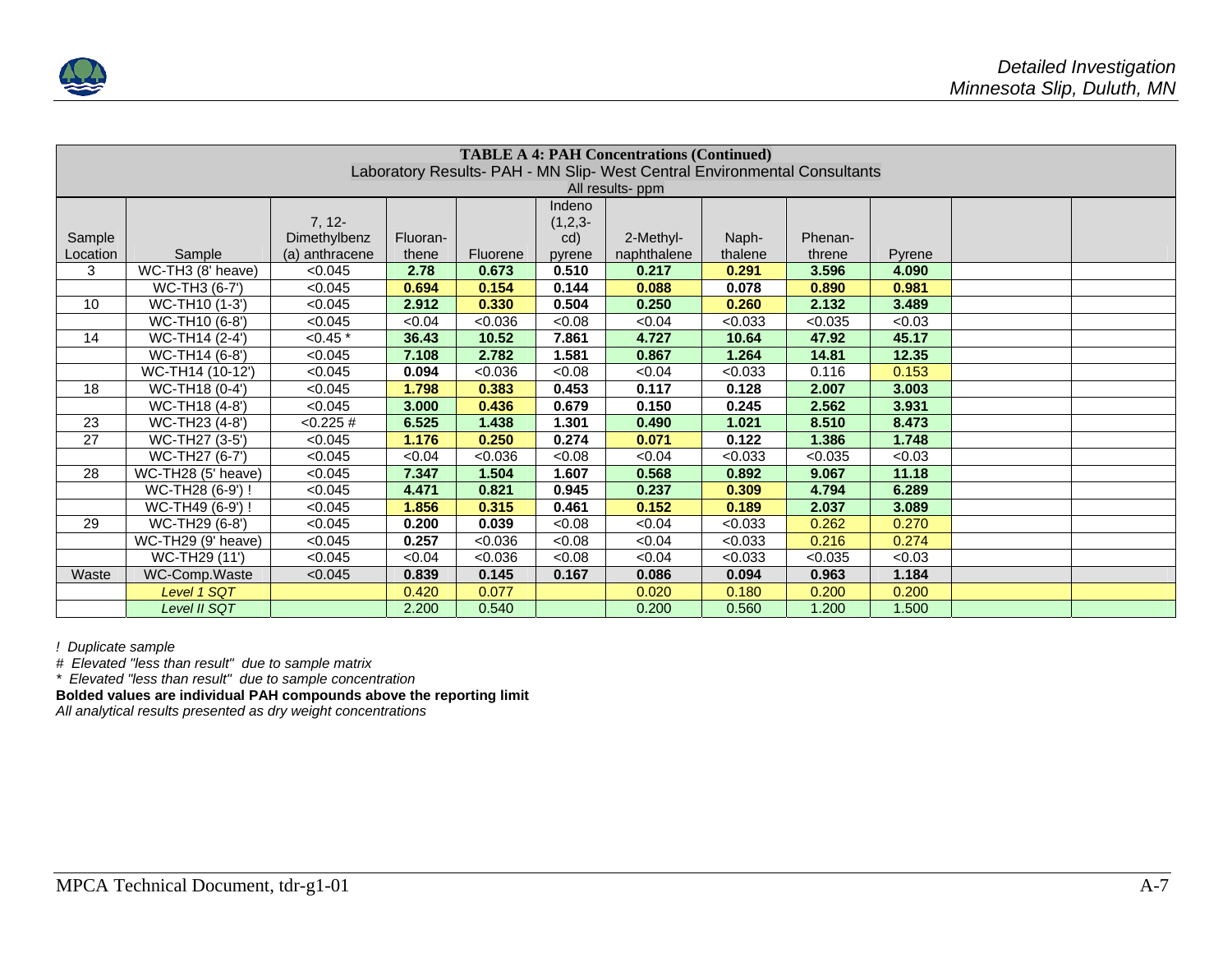

J.

#### **TABLE A 5: Copy of Table 14 from "Development of a Framework for Evaluating Numerical Sediment Quality Targets and Sediment", Crane** *et al.* **2000.**

|                            |                |                 | <b>Aquatic Life</b>                   |
|----------------------------|----------------|-----------------|---------------------------------------|
| Chemical                   | Level I<br>SQT | Level II<br>SQT | $Source^{\dagger}$                    |
|                            |                |                 |                                       |
| Metals (in mg/kg DW)       |                |                 |                                       |
| Arsenic <sup>§</sup>       | 98             | 33              | MacDonald et al. (2000a)              |
| Cadmium*§                  | 0.99           | 5.0             | MacDonald et al. (2000a)              |
| Chromium <sup>§</sup>      | 43             | 110             | MacDonald et al. (2000a)              |
| Copper*5                   | 32             | 150             | MacDonald et al. (2000a)              |
| Lead* <sup>§</sup>         | 36             | 130             | MacDonald et al. (2000a)              |
| Mercury                    | 0.18           | 1.1             | MacDonald et al. (2000a)              |
| Nickel <sup>§</sup>        | 23             | 49              | MacDonald et al. (2000a)              |
| $\mathrm{Zinc}^{*\S}$      | 120            | 460             | MacDonald et al. (2000a)              |
| PAHs (in µg/kg DW)         |                |                 |                                       |
| 2-Methylnaphthalene        | 20             | 200             | CCME (1999)                           |
| Acenaphthene               | 6.7            | 89              | CCME (1999)                           |
| Acenaphthylene             | 5.9            | 130             | CCME (1999)                           |
| Anthracene*                | 57             | 850             | MacDonald et al. (2000a)              |
| Fluorene                   | 77             | 540             | MacDonald et al. (2000a)              |
| Naphthalene* <sup>§</sup>  | 180            | 560             | MacDonald et al. (2000a)              |
| Phenanthrene* <sup>§</sup> | 200            | 1200            | MacDonald et al. (2000a)              |
| Benz(a)anthracene*5        | 110            | 1100            | MacDonald et al. (2000a)              |
| Benzo(a)pyrene*5           | 150            | 1500            | MacDonald et al. (2000a)              |
| Chrysene*5                 | 170            | 1300            | MacDonald et al. (2000a)              |
| Dibenz(a,h)anthracene      | 33             | 140             | MacDonald et al. (2000a); CCME (1999) |
| Fluoranthene*              | 420            | 2200            | MacDonald et al. (2000a)              |
| Pyrene* <sup>§</sup>       | 200            | 1500            | MacDonald et al. (2000a)              |
| Total PAHs <sup>*5</sup>   | 1600           | 23000           | MacDonald et al. (2000a)              |
| PCBs (in µg/kg DW)         |                |                 |                                       |
| Total PCBs*5               | 60             | 680             | MacDonald et al. (2000a)              |
|                            |                |                 |                                       |
| Pesticides (in µg/kg DW)   |                |                 |                                       |
| Chlordane*                 | 3.2            | 18              | MacDonald et al. (2000a)              |
| Dieldrin*                  | 1.9            | 62              | MacDonald et al. (2000a)              |
| Sum DDD*                   | 4.9            | 28              | MacDonald et al. (2000a)              |

Table 14. Recommended Level I and Level II Sediment Quality Targets for the Protection of Sediment-dwelling Organisms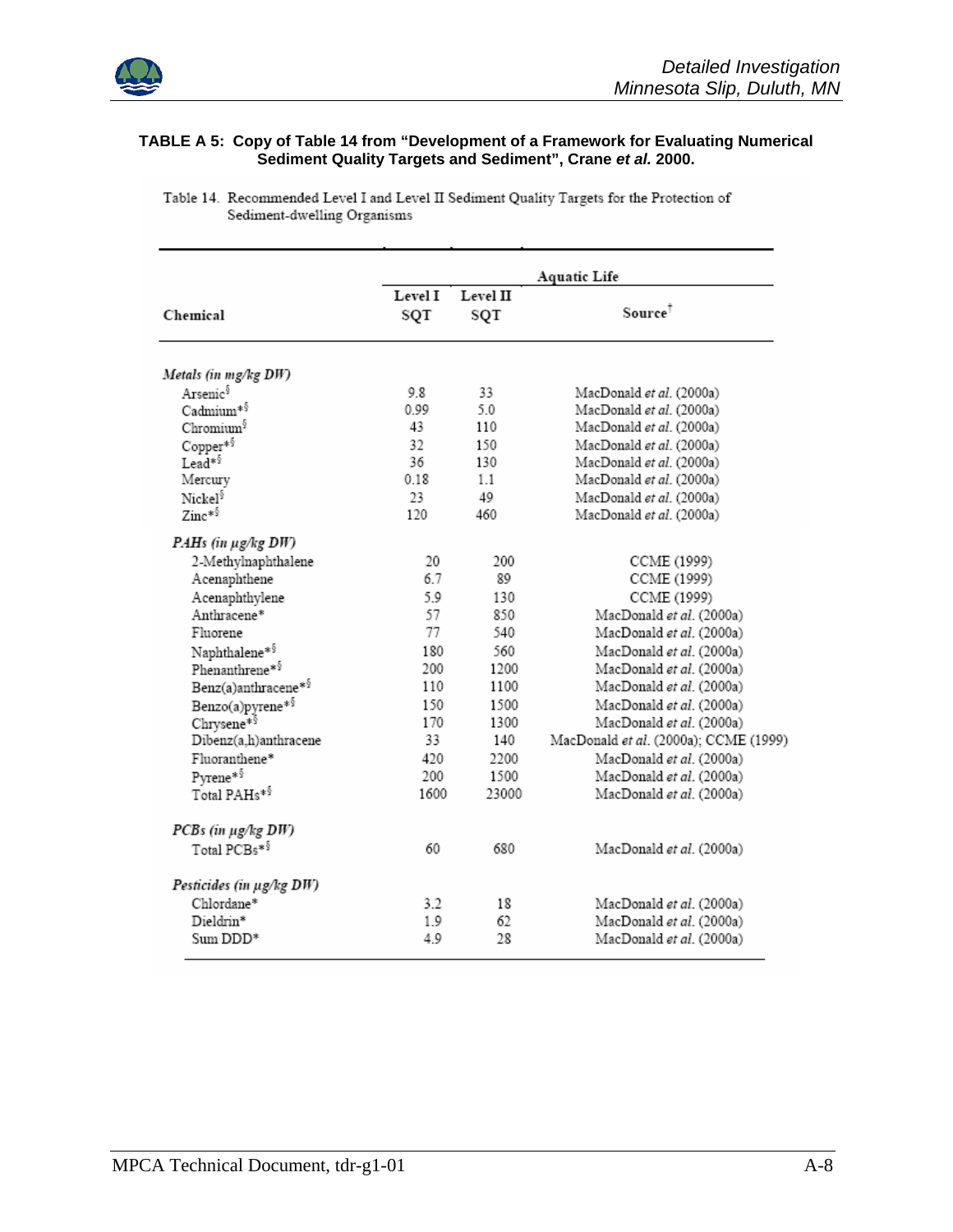

#### **TABLE A 5, continued.**

Table 14. Continued

|                        | <b>Aquatic Life</b> |          |                                 |  |  |  |  |
|------------------------|---------------------|----------|---------------------------------|--|--|--|--|
|                        | Level I             | Level II |                                 |  |  |  |  |
| Chemical               | SQT                 | SQT      | Source <sup>1</sup>             |  |  |  |  |
| Pesticides (continued) |                     |          |                                 |  |  |  |  |
| Sum DDE*5              | 3.2                 | 31       | MacDonald <i>et al.</i> (2000a) |  |  |  |  |
| Sum DDT*               | 4.2                 | 63       | MacDonald et al. (2000a)        |  |  |  |  |
| Total DDT*             | 5.3                 | 570      | MacDonald <i>et al.</i> (2000a) |  |  |  |  |
| Endrin                 | 2.2                 | 210      | MacDonald et al. (2000a)        |  |  |  |  |
| Heptachlor epoxide*    | 2.5                 | 16       | MacDonald et al. (2000a)        |  |  |  |  |
| Lindane (gamma-BHC)    | 2.4                 | 5        | MacDonald et al. (2000a)        |  |  |  |  |
| Toxaphene              | 0.1                 | 32       | NYSDEC (1999)*                  |  |  |  |  |
| Mean PEC-Q             | 0.1                 | 0.6      | USEPA 2000a                     |  |  |  |  |

SQT = sediment quality target; TEQ = toxic equivalent; PEC-Q = probable effect concentration quotient.

<sup>T</sup>Some SQT values were rounded to two significant figures from the original source.

\* Reliable consensus-based TEC values that were adopted as Level I SQTs [i.e., predictive ability  $\geq$  75% and  $\geq$  20 samples below the TEC (MacDonald et al. 2000a)].

<sup>§</sup> Reliable consensus-based PEC values that were adopted as Level II SQTs [i.e., predictive ability  $\geq$ 75% and  $\geq$ 20 samples predicted to be toxic (MacDonald et al. 2000a)].

 $\frac{2}{3}$  originally based on  $\mu$ g/g OC; assumed TOC = 1%.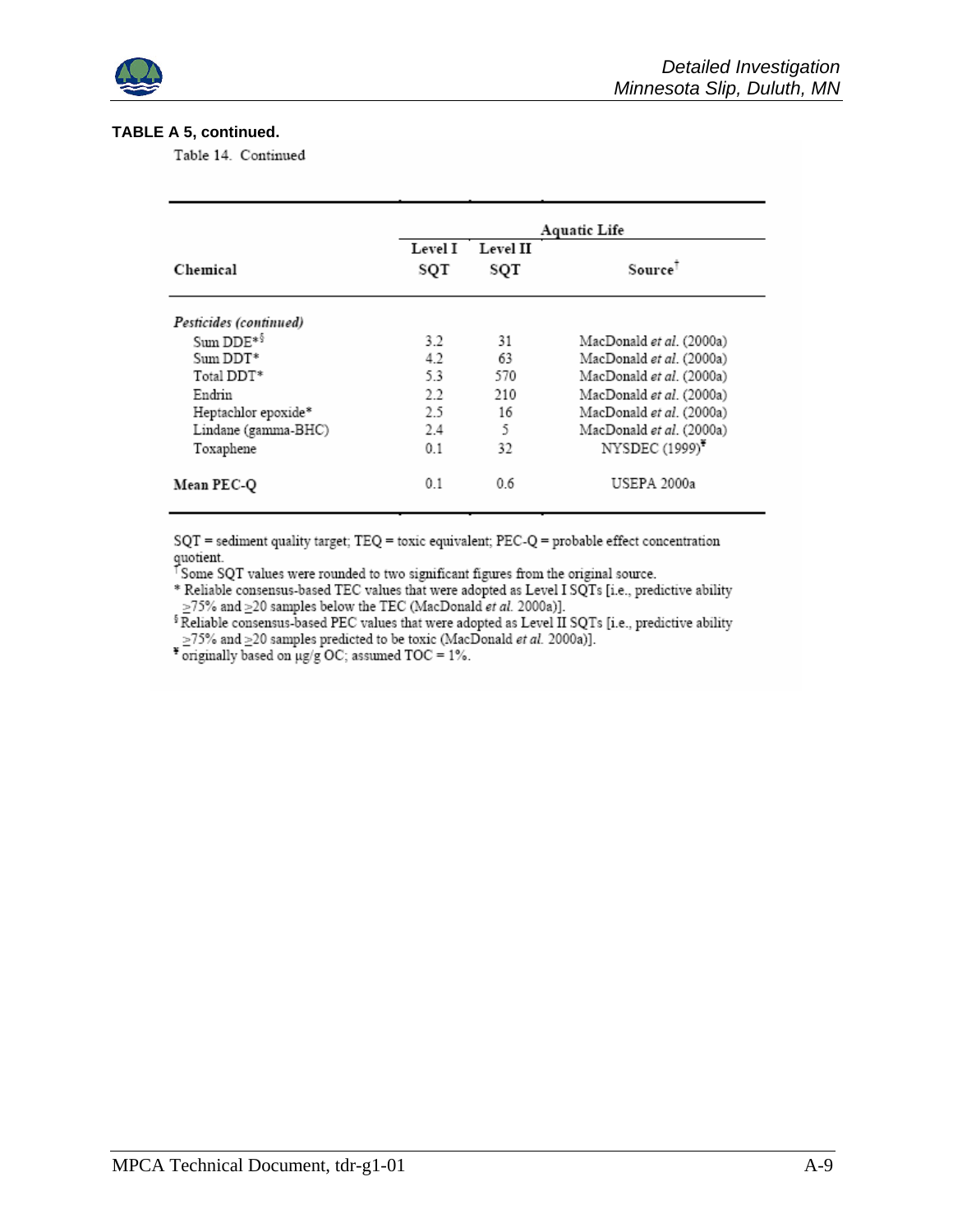

| Sample ID: 14, 6 - 8 foot deep |        |        |  |  |  |  |
|--------------------------------|--------|--------|--|--|--|--|
| Starting Mass (g)              | 31.3   |        |  |  |  |  |
| Dry Mass (g)                   | 26.9   |        |  |  |  |  |
| Sieve Mass (g)                 | 23.1   |        |  |  |  |  |
| Moisture Content (%)           | 14.1   |        |  |  |  |  |
|                                | Weight | Weight |  |  |  |  |
| Sieve#                         | (g)    | (% )   |  |  |  |  |
| 4                              | 0      | 0      |  |  |  |  |
| 10                             | 0.1    | 0.4    |  |  |  |  |
| 18                             | 0.3    | 1.1    |  |  |  |  |
| 35                             | 0.4    | 1.5    |  |  |  |  |
| 60                             | 3.6    | 13.3   |  |  |  |  |
| 120                            | 17.3   | 64.1   |  |  |  |  |
| 200                            | 1.5    | 5.6    |  |  |  |  |
| <b>Fines</b>                   | 3.8    | 14.1   |  |  |  |  |
| Sum                            | 27     | 100    |  |  |  |  |
| Sieve Loss                     | $-0.1$ | $-0.4$ |  |  |  |  |

## **TABLE A 6: Grain Size Analysis for Sample 14, 6 – 8 foot depth.**

# **TABLE A 7: Grain Size Analysis for Sample 18, 4 – 8 foot depth.**

| Sample ID: 18, 4 - 8 foot deep |        |         |  |  |  |
|--------------------------------|--------|---------|--|--|--|
| Starting Mass (g)              | 92.3   |         |  |  |  |
| Dry Mass (g)                   | 68.6   |         |  |  |  |
| Sieve Mass (g)                 | 33.0   |         |  |  |  |
| Moisture Content (%)           | 25.7   |         |  |  |  |
|                                | Weight | Weight  |  |  |  |
| Sieve#                         | (g)    | $(\% )$ |  |  |  |
| 4                              | 1.8    | 2.6     |  |  |  |
| 10                             | 1.7    | 2.5     |  |  |  |
| 18                             | 0.8    | 1.2     |  |  |  |
| 35                             | 0.6    | 0.9     |  |  |  |
| 60                             | 3.9    | 5.7     |  |  |  |
| 120                            | 20.2   | 29.7    |  |  |  |
| 200                            | 3.4    | 5.0     |  |  |  |
| Fines                          | 35.6   | 52.4    |  |  |  |
| Sum                            | 68     | 100     |  |  |  |
| Sieve Loss                     | 0.8    | 2.4     |  |  |  |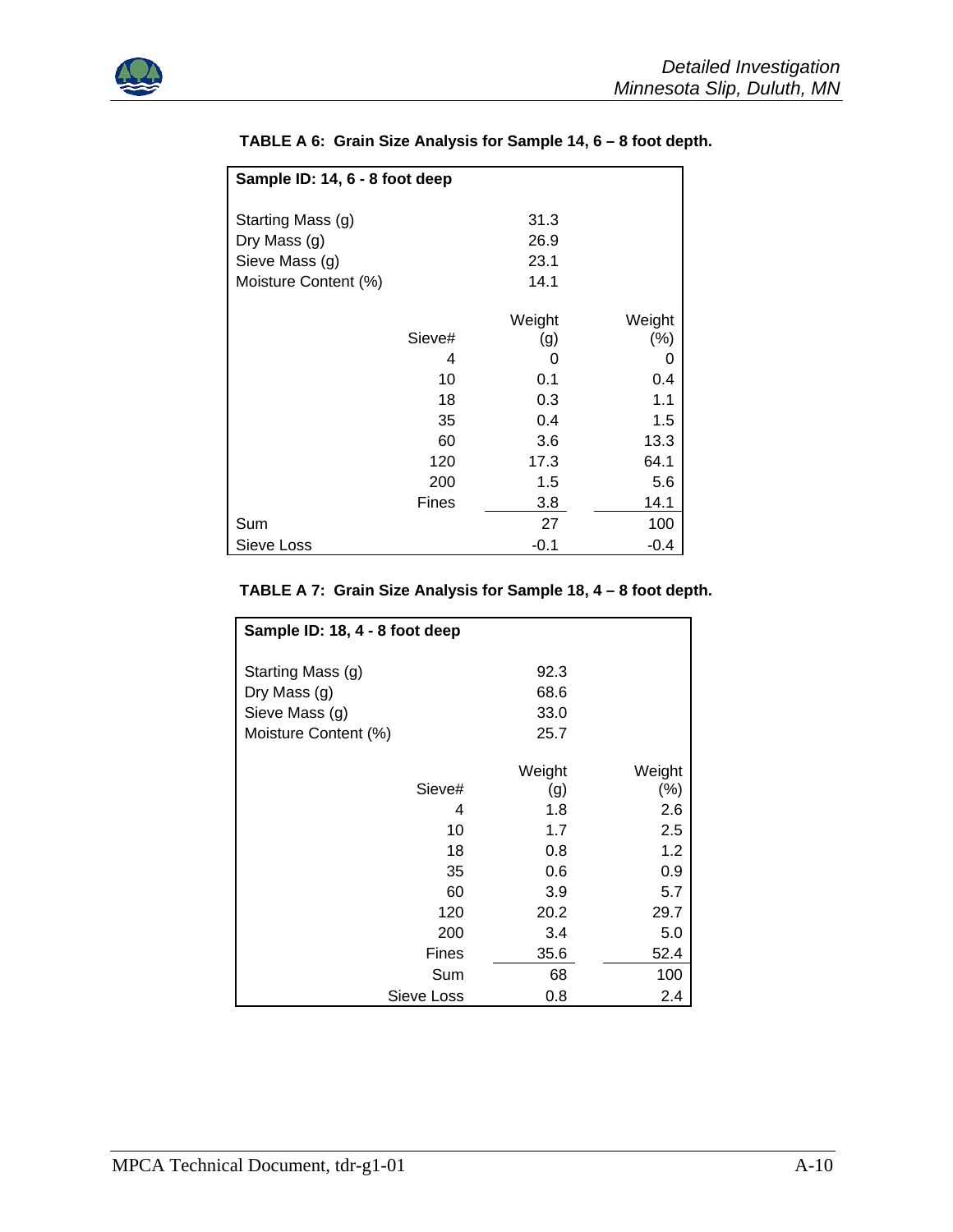

#### **TABLE A 8: Copy of Table 16 from "Sediment Remediation Scoping Project in Minnesota Slip, Duluth Harbor", Crane** *et al.* **2002.**

Table 16. Mean PEC-Q Values for Sediment Samples Collected from Minnesota Slip

| Site Location    | Core Section (cm) | Mean PEC-Q |
|------------------|-------------------|------------|
| 98-MNS-02        | $0 - 5$           | 1.6        |
| 98-MNS-03        | $0 - 5$           | 1.3        |
| 98-MNS-04        | $0-5$             | 0.66       |
| MNS-99-01        | $0 - 5$           | 0.72       |
| MNS-99-02        | $0 - 5$           | 0.68       |
| MNS-99-03        | $0 - 5$           | 0.71       |
| MNS-99-04        | $0 - 5$           | 1.1        |
| MNS-99-05        | $0 - 5$           | 0.75       |
| MNS-99-06        | $0 - 5$           | 0.76       |
| 98-MNS-02        | $0 - 15$          | 1.8        |
| 98-MNS-03        | $0 - 15$          | 0.86       |
| MNS-99-01        | $0 - 15$          | 0.73       |
| MNS-99-02        | $0 - 15$          | 1.0        |
| MNS-99-03        | $0 - 15$          | 0.97       |
| MNS-99-04 (mean) | $0 - 15$          | 1.1        |
| MNS-99-07        | $0 - 15$          | 0.31       |
| MNS-99-08        | $0 - 15$          | 0.96       |
| MNS-99-09        | $0 - 15$          | 1.1        |
| MNS-99-10        | $0 - 15$          | 0.93       |
| MNS-99-11        | $0 - 15$          | 0.15       |
| MNS-99-12        | $0 - 15$          | 1.6        |
| MNS-99-13 (mean) | $0 - 15$          | 1.3        |
| MNS-99-14        | $0 - 15$          | 0.98       |
| MNS-99-15        | $0 - 15$          | 0.97       |
| MNS-99-16        | $0 - 15$          | 0.82       |
| MNS-99-17        | $0 - 15$          | 1.2        |
| MNS-99-18        | $0 - 15$          | 0.97       |
| 98-MNS-02        | 15-30             | 1.3        |
| 98-MNS-03        | 15-30             | 1.6        |
| MNS-99-01        | 15-30             | 1.5        |
| MNS-99-02        | 15-28             | 0.86       |
| MNS-99-03        | 15-30             | 17         |
| MNS-99-04 (mean) | 15-30             | 1.2        |
| MNS-99-07        | 15-30             | 1.4        |
| MNS-99-08        | 15-30             | 1.9        |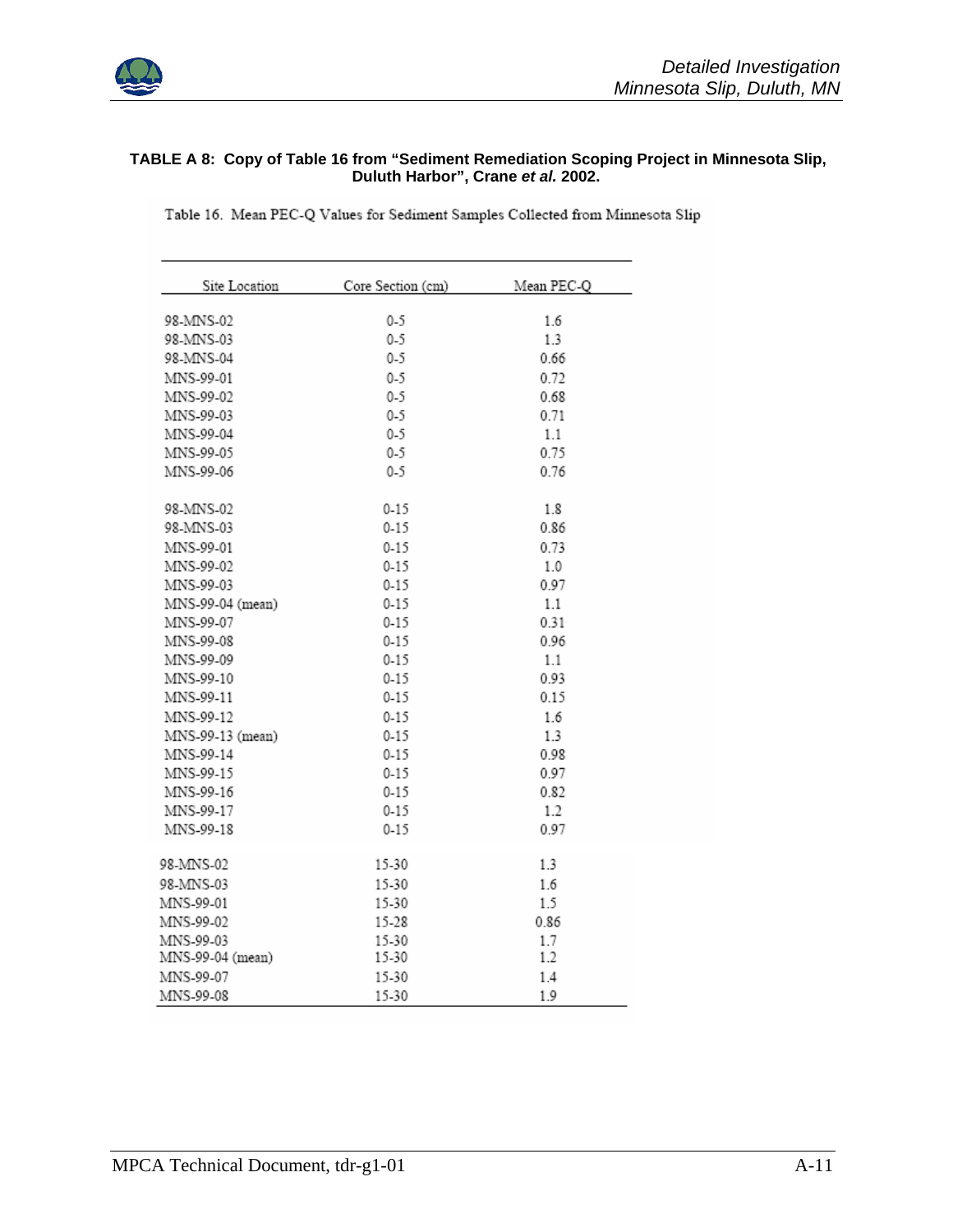

## **TABLE A 8, continued.**

Table 16. Continued

| Site Location    | Core Section (cm) | Mean PEC-O |
|------------------|-------------------|------------|
| MNS-99-09        | 15-30             | 2.2        |
| MNS-99-10        | 15-30             | 1.9        |
| MNS-99-11        | 15-30             | 0.26       |
| MNS-99-12        | 15-30             | 1.3        |
| MNS-99-13        | 15-30             | 1.8        |
| MNS-99-13R       | 15-30             | 3.8        |
| MNS-99-14        | 15-30             | 2.4        |
| MNS-99-15        | 15-30             | 1.3        |
| MNS-99-16        | 15-30             | 0.97       |
| MNS-99-17        | 15-30             | 1.5        |
| MNS-99-18        | 15-30             | 1.5        |
| 98-MNS-02        | 30-45             | 3.5        |
| 98-MNS-03        | 30-45             | 2.2        |
| MNS-99-01        | 30-45             | 0.73       |
| MNS-99-03        | 30-45             | 2.2        |
| MNS-99-04        | 30-45             | 2.4        |
| MNS-99-04R       | 30-45             | 1.3        |
| MNS-99-07        | 30-45             | 0.35       |
| MNS-99-08        | 30-45             | 2.2        |
| MNS-99-09        | 30-45             | 1.4        |
| MNS-99-10        | 30-45             | 1.5        |
| MNS-99-11        | 30-45             | 0.62       |
| MNS-99-13 (mean) | 30-45             | 1.4        |
| MNS-99-14        | 30-45             | 12.9       |
| MNS-99-15        | 30-45             | 1.8        |
| MNS-99-16        | 30-45             | 0.35       |
| MNS-99-17        | 30-45             | 1.9        |
| MNS-99-18        | 30-45             | 2.4        |
| MNS-99-01        | 45-60             | 0.28       |
| MNS-99-03        | 45-60             | 2.9        |
| MNS-99-04 (mean) | 45-60             | 9.4        |
| MNS-99-09        | 45-58             | 1.7        |
| MNS-99-13 (mean) | 45-60             | 1.5        |
| MNS-99-14        | 45-60             | 0.96       |
| MNS-99-15        | 45-60             | 3.0        |
| MNS-99-16        | 45-58             | 0.21       |
| MNS-99-17        | 45-60             | 3.1        |